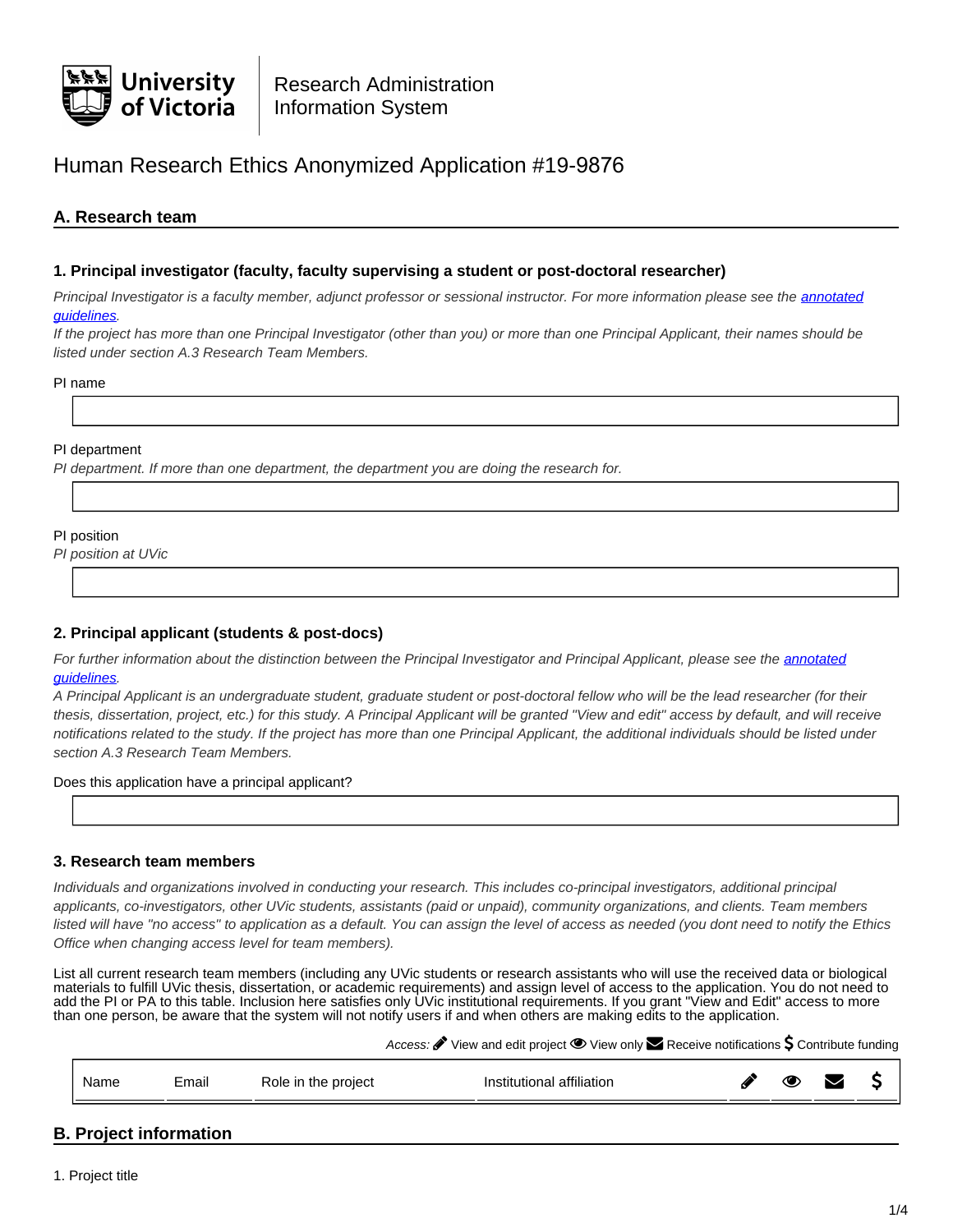#### 2. Anticipated duration for the use of the anonymized data or human biological materials

#### a. Approximate start date for receiving data or biological materials

The approximate start date for receiving data or biological materials for your project should take into account the time it will take to complete and submit this application form and the period of one to two weeks required for ethical review. It is a violation of University of Victoria policy to obtain and use the anonymized data before receiving HREB ethics approval.

#### b. Approximate end date for using data or biological materials

An approximate end date for using data/biological materials for your research project.

3. Is this application linked to one that has been recently submitted to the UVic Human Research Ethics Board?

# **C. Project funding**

1. Have you and/or research team members (their names must be listed under section A. Research team) applied for or been awarded funding for this project?

If "Yes", complete the following

| Funding   | Institution holding | Exact title used in funding | Account | Fundina | ∴omments |
|-----------|---------------------|-----------------------------|---------|---------|----------|
| source(s) | tunds               | application                 | holder  | status  |          |

2. Will this project receive funding from the US National Institute of Health (NIH)?

3. If you are a faculty member and have indicated above that you have applied for funding, have you submitted a Research Application Summary Form to the Grants or Contracts unit in the Office of Research Services?

You must submit a research application summary form to the grants or contracts office every time you apply for funding. Provide explanation, if you haven't done so.

If "No", for each entry on the funding table above, please explain why, as this is a requirement of the Office of Research Services

**Comments** 

### **D. Data description**

1. Is your research limited to receiving primary or secondary anonymized data or data sets?

2. Is your research limited to receiving primary or secondary anonymized biological materials?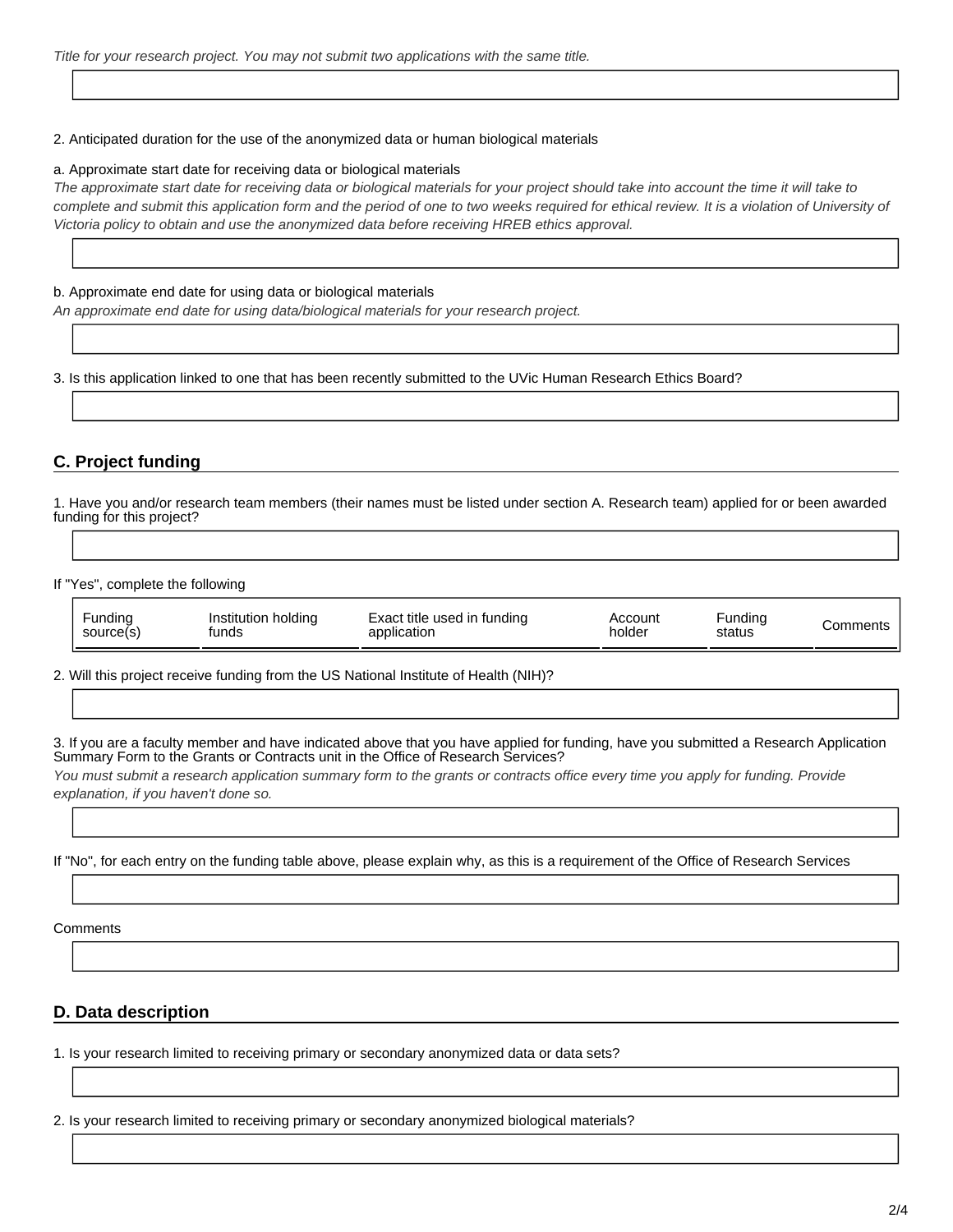#### If "Yes", to question D.2 have you or your supervisor received UVic Biosafety Committee Registration

Clearance from UVic Biosafety Committee for the use of received human biological materials must be in place before this application is approved by the Human Research Ethics Board. Please upload the "Verification of Biosafety Registration" in section F. Attachments.

# **E. Project description**

### **Purpose, permission, certification**

1. Briefly describe the purpose of the research and your method(s) for analyzing received data/data sets or human materials

2. Provide the name of the researcher and their university, the lab/repository or the institution from whom/which you will receive the data, data sets or biological materials

3. Has another Research Ethics Board (REB) reviewed and approved the study?

#### **Request, share**

4. If you are receiving anonymized data from the government, you or another research team member will likely be required by government to submit a data access request (DAR) to the specific ministry or government office. Please provide details, status of the request, or upload the access request/approval.

5. If you are receiving anonymized data from a health authority, hospital, organization or agency etc. you or another member of the research team may be required by the above entity to submit a request. Please provide details, status of the request, or upload the access request/approval.

6. If you intend to share the received anonymized data or biological materials with third parties in the future (e.g., graduate student(s), other researchers, community organizations, First Nations band council, government etc.) who are not listed under the research team section of this application, please explain.

#### **Data obtention, protection, destruction**

7. Describe the data source, how it was obtained and the format in which it was supplied. Upload an example of the data set or data collection fields.

8. Explain how you will protect the data/data sets or biological materials (e.g. password protected computer, secured lab, limited access to other UVic researchers etc.) while under your use.

9. Describe when and how you will destroy the data or biological materials received. If you will not destroy the data or materials, please explain what will be done (e.g. retain indefinitely, return a portion to the source) and explain why.